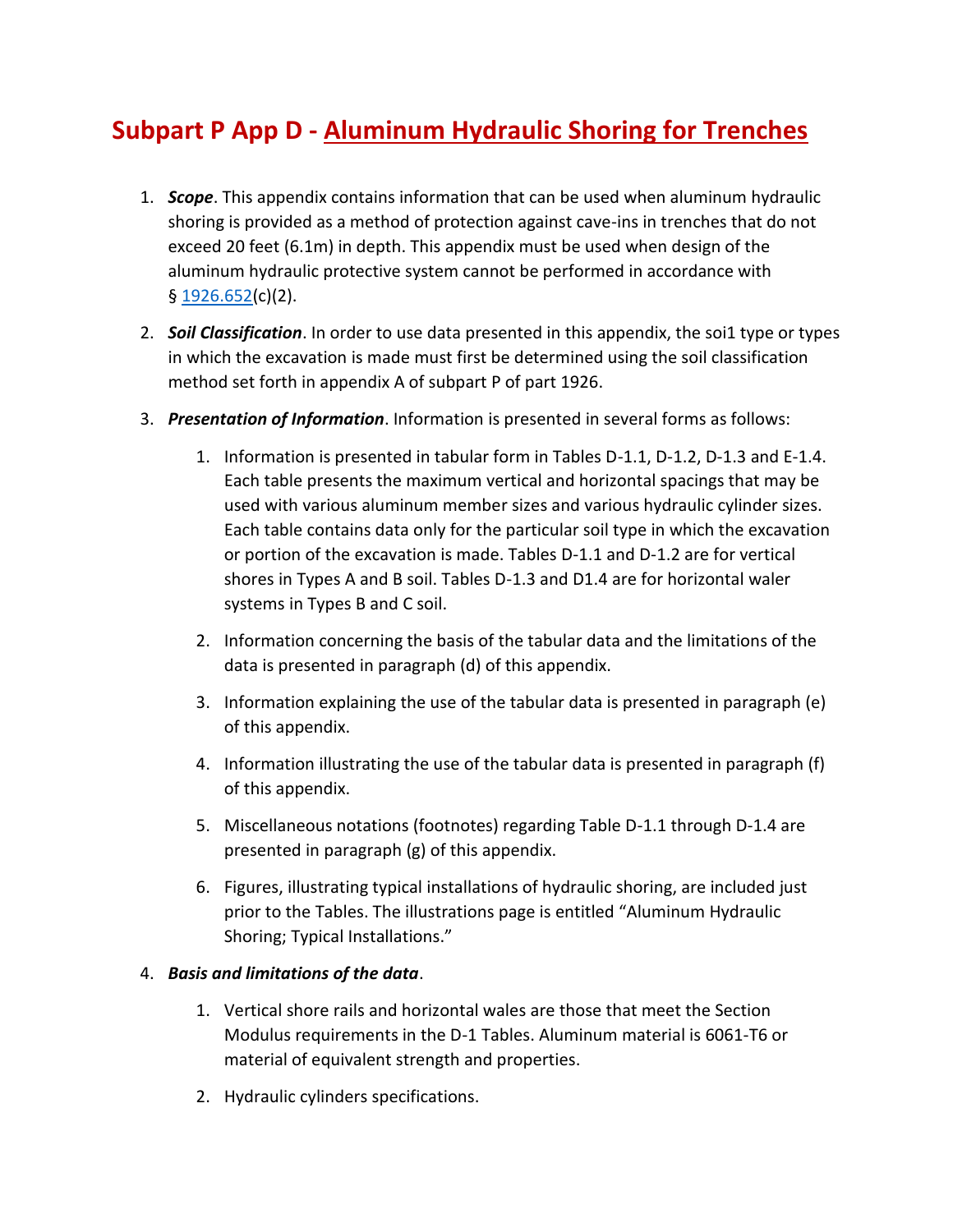- 1. 2-inch cylinders shall be a minimum 2-inch inside diameter with a minimum safe working capacity of no less than 18,000 pounds axial compressive load at maximum extension. Maximum extension is to include full range of cylinder extensions as recommended by product manufacturer.
- 2. 3-inch cylinders shall be a minimum 3-inch inside diameter with a safe working capacity of not less than 30,000 pounds axial compressive load at extensions as recommended by product manufacturer.
- 3. Limitation of application.
	- 1. It is not intended that the aluminum hydraulic specification apply to every situation that may be experienced in the field. These data were developed to apply to the situations that are most commonly experienced in current trenching practice. Shoring systems for use in situations that are not covered by the data in this appendix must be otherwise designed as specified in § [1926.652\(](https://up.codes/viewer/osha-1926-construction/chapter/P/excavations#1926.652)c).
	- 2. When any of the following conditions are present, the members specified in the Tables are not considered adequate. In this case, an alternative aluminum hydraulic shoring system or other type of protective system must be designed in accordance with § [1926.652.](https://up.codes/viewer/osha-1926-construction/chapter/P/excavations#1926.652)
		- 1. When vertical loads imposed on cross braces exceed a 100 Pound gravity load distributed on a one foot section of the center of the hydraulic cylinder.
		- 2. When surcharge loads are present from equipment weighing in excess of 20,000 pounds.
		- 3. When only the lower portion or a trench is shored and the remaining portion of the trench is sloped or benched unless: The sloped portion is sloped at an angle less steep than three horizontal to one vertical; or the members are selected from the tables for use at a depth which is determined from the top of the overall trench, and not from the toe of the sloped portion.
- 5. *Use of Tables D-1.1, D-1.2, D-1.3 and D-1.4*. The members of the shoring system that are to be selected using this information are the hydraulic cylinders, and either the vertical shores or the horizontal wales. When a waler system is used the vertical timber sheeting to be used is also selected from these tables. The Tables D-1.1 and D-1.2 for vertical shores are used in Type A and B soils that do not require sheeting. Type B soils that may require sheeting, and Type C soils that always require sheeting are found in the horizontal wale Tables D-1.3 and D-1.4. The soil type must first be determined in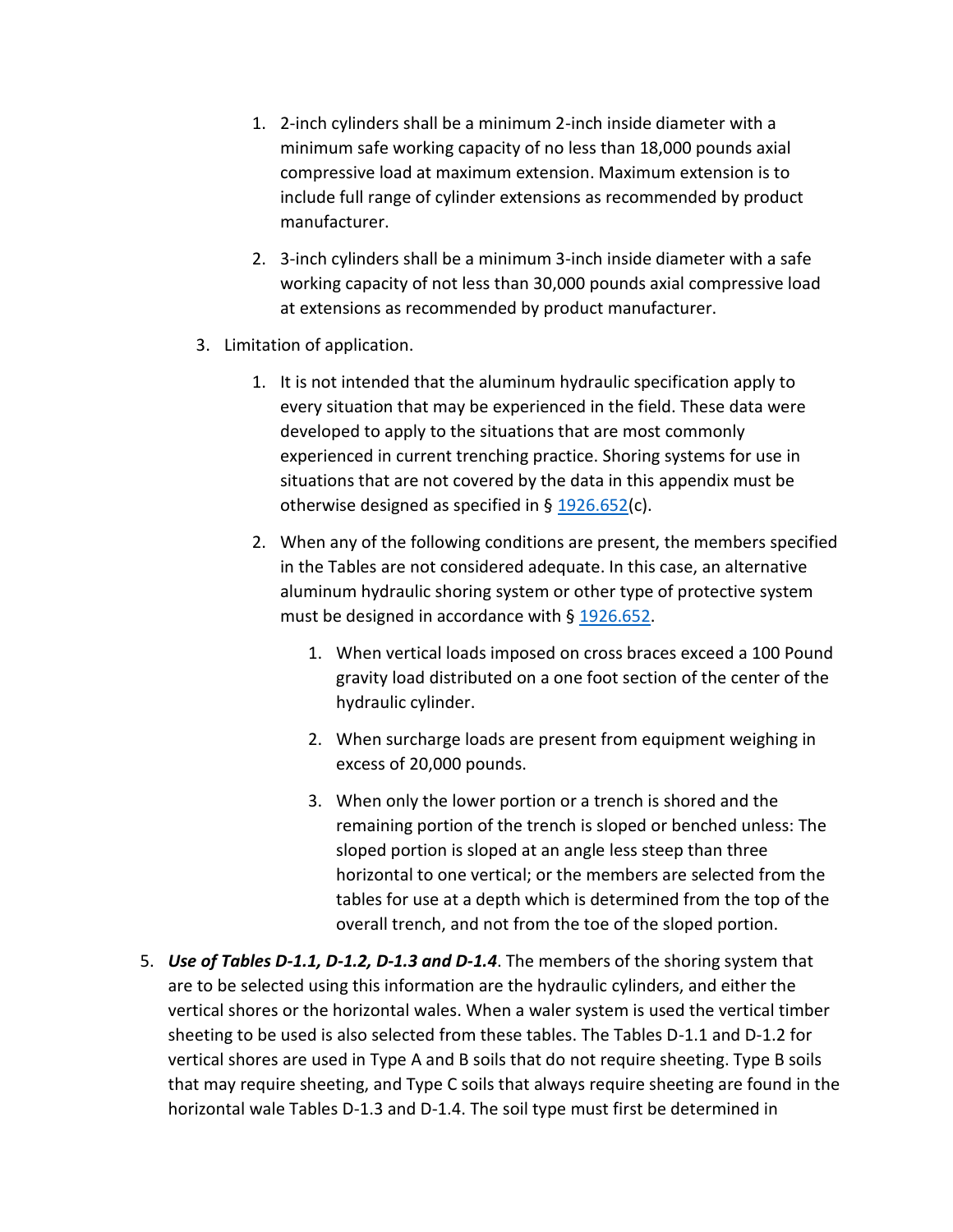accordance with the soil classification system described in appendix A to subpart P of part 1926. Using the appropriate table, the selection of the size and spacing of the members is made. The selection is based on the depth and width of the trench where the members are to be installed. In these tables the vertical spacing is held constant at four feet on center. The tables show the maximum horizontal spacing of cylinders allowed for each size of wale in the waler system tables, and in the vertical shore tables, the hydraulic cylinder horizontal spacing is the same as the vertical shore spacing.

### 6. *Example to Illustrate the Use of the Tables*:

1. Example 1:

A trench dug in Type A soil is 6 feet deep and 3 feet wide. From Table D-1.1: Find vertical shores and 2 inch diameter cylinders spaced 8 feet on center (o.c.) horizontally and 4 feet on center (o.c.) vertically. (See Figures 1 & 3 for typical installations.)

2. Example 2:

A trench is dug in Type B soil that does not require sheeting, 13 feet deep and 5 feet wide. From Table D-1.2: Find vertical shores and 2 inch diameter cylinders spaced 6.5 feet o.c. horizontally and 4 feet o.c. vertically. (See Figures 1 & 3 for typical installations.)

- 3. A trench is dug in Type B soil that does not require sheeting, but does experience some minor raveling of the trench face. The trench is 16 feet deep and 9 feet wide. From Table D-1.2: Find vertical shores and 2 inch diameter cylinder (with special oversleeves as designated by footnote #B2) spaced 5.5 feet o.c. horizontally and 4 feet o.c. vertically, plywood (per footnote (g)(7) to the D-1 Table) should be used behind the shores. (See Figures 2 & 3 for typical installations.)
- 4. Example 4: A trench is dug in previously disturbed Type B soil, with characteristics of a Type C soil, and will require sheeting. The trench is 18 feet deep and 12 feet wide. 8 foot horizontal spacing between cylinders is desired for working space. From Table D-1.3: Find horizontal wale with a section modulus of 14.0 spaced at 4 feet o.c. vertically and 3 inch diameter cylinder spaced at 9 feet maximum o.c. horizontally.  $3 \times 12$  timber sheeting is required at close spacing vertically. (See Figure 4 for typical installation.)
- 5. Example 5: A trench is dug in Type C soil, 9 feet deep and 4 feet wide. Horizontal cylinder spacing in excess of 6 feet is desired for working space. From Table D-1.4: Find horizontal wale with a section modulus of 7.0 and 2 inch diameter cylinders spaced at 6.5 feet o.c. horizontally. Or, find horizontal wale with a 14.0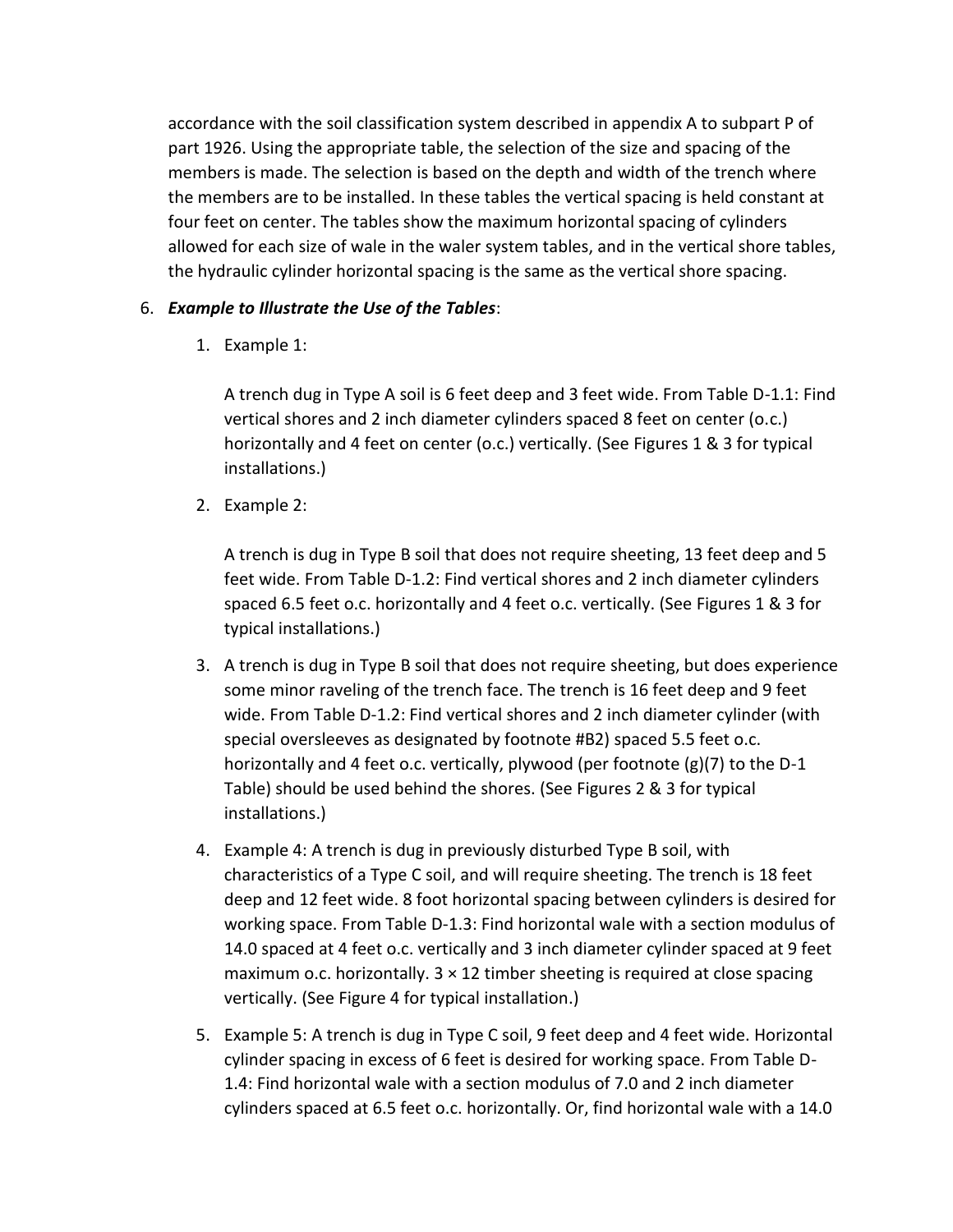section modulus and 3 inch diameter cylinder spaced at 10 feet o.c. horizontally. Both wales are spaced 4 feet o.c. vertically.  $3 \times 12$  timber sheeting is required at close spacing vertically. (See Figure 4 for typical installation.)

### 7. *Footnotes, and general notes, for Tables D-1.1, D-1.2, D-1.3, and D-1.4*.

- 1. For applications other than those listed in the tables, refer to  $\S$  [1926.652\(](https://up.codes/viewer/osha-1926-construction/chapter/P/excavations#1926.652)c)(2) for use of manufacturer's tabulated data. For trench depths in excess of 20 feet, refer to §  $1926.652(c)(2)$  $1926.652(c)(2)$  and §  $1926.652(c)(3)$ .
- 2. 2 inch diameter cylinders, at this width, shall have structural steel tube  $(3.5 \times 3.5)$ × 0.1875) oversleeves, or structural oversleeves of manufacturer's specification, extending the full, collapsed length.
- 3. Hydraulic cylinders capacities.
	- 1. 2 inch cylinders shall be a minimum 2-inch inside diameter with a safe working capacity of not less than 18,000 pounds axial compressive load at maximum extension. Maximum extension is to include full range of cylinder extensions as recommended by product
	- 2. 3-inch cylinders shall be a minimum 3-inch inside diameter with a safe work capacity of not less than 30,000 pounds axial compressive load at maximum extension. Maximum extension is to include full range of cylinder extensions as recommended by product manufacturer.
- 4. All spacing indicated is measured center to center.
- 5. Vertical shoring rails shall have a minimum section modulus of 0.40 inch.
- 6. When vertical shores are used, there must be a minimum of three shores spaced equally, horizontally, in a group.
- 7. Plywood shall be 1.125 in. thick softwood or 0.75 inch. thick, 14 ply, arctic white birch (Finland form). Please note that plywood is not intended as a structural member, but only for prevention of local raveling (sloughing of the trench face) between shores.
- 8. See appendix C for timber specifications.
- 9. Wales are calculated for simple span conditions.
- 10. See appendix D, item (d), for basis and limitations of the data.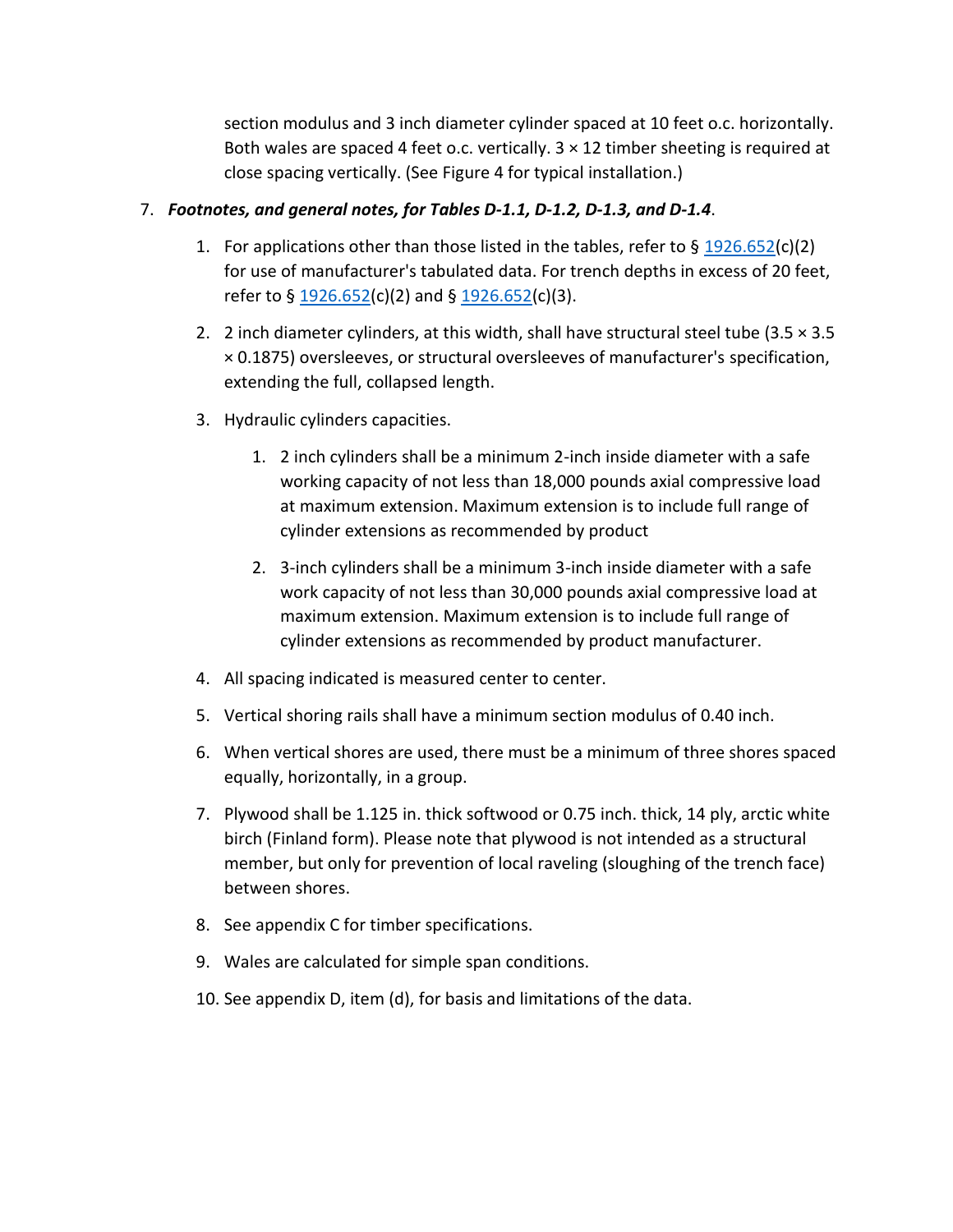## **ALUMINUM HYDRAULIC SHORING TYPICAL INSTALLATIONS**



Figure No. 1 - Vertical aluminum hydraulic shoring (spot bracing)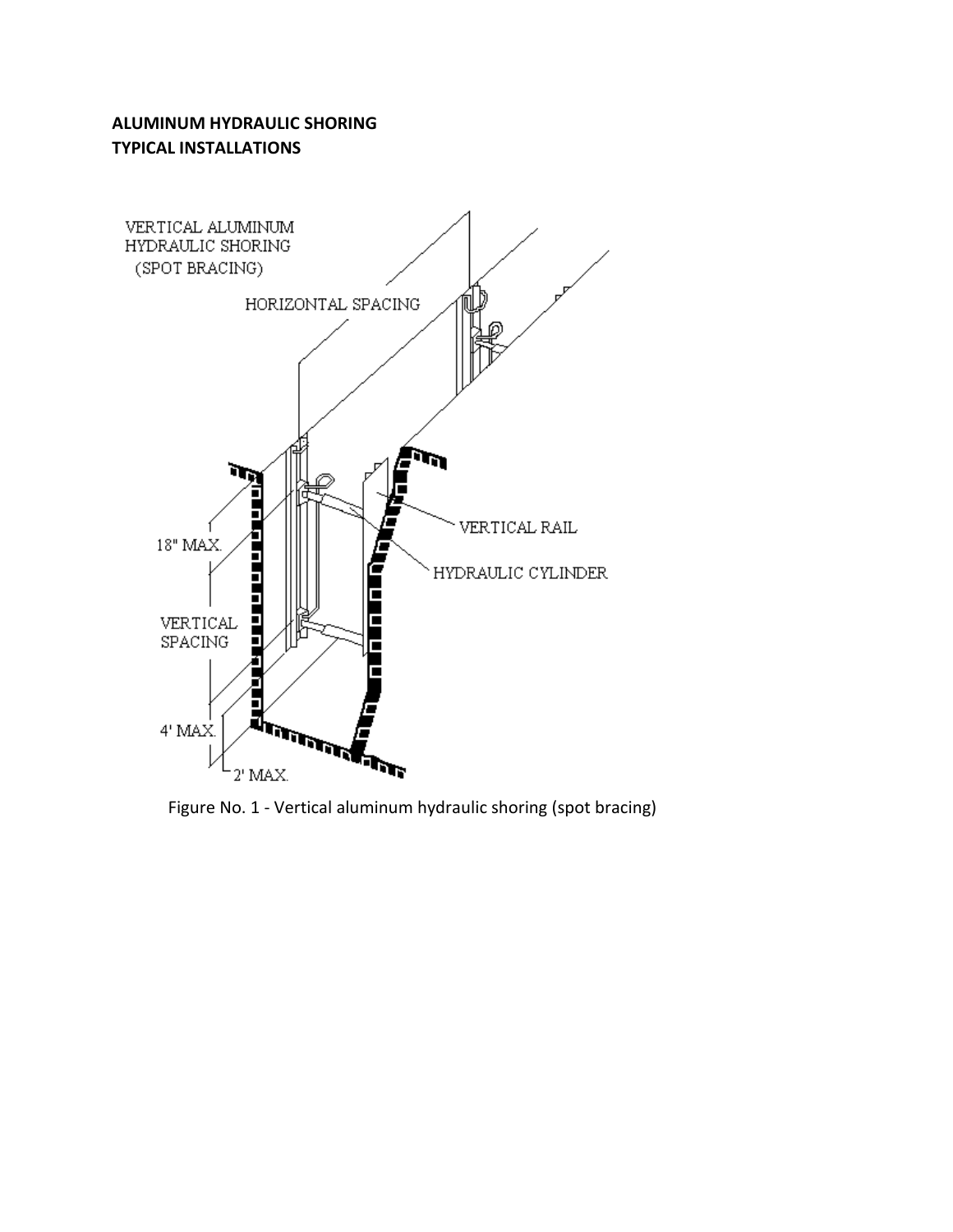

Figure No. 2 - Vertical aluminum hydraulic shoring (with plywood)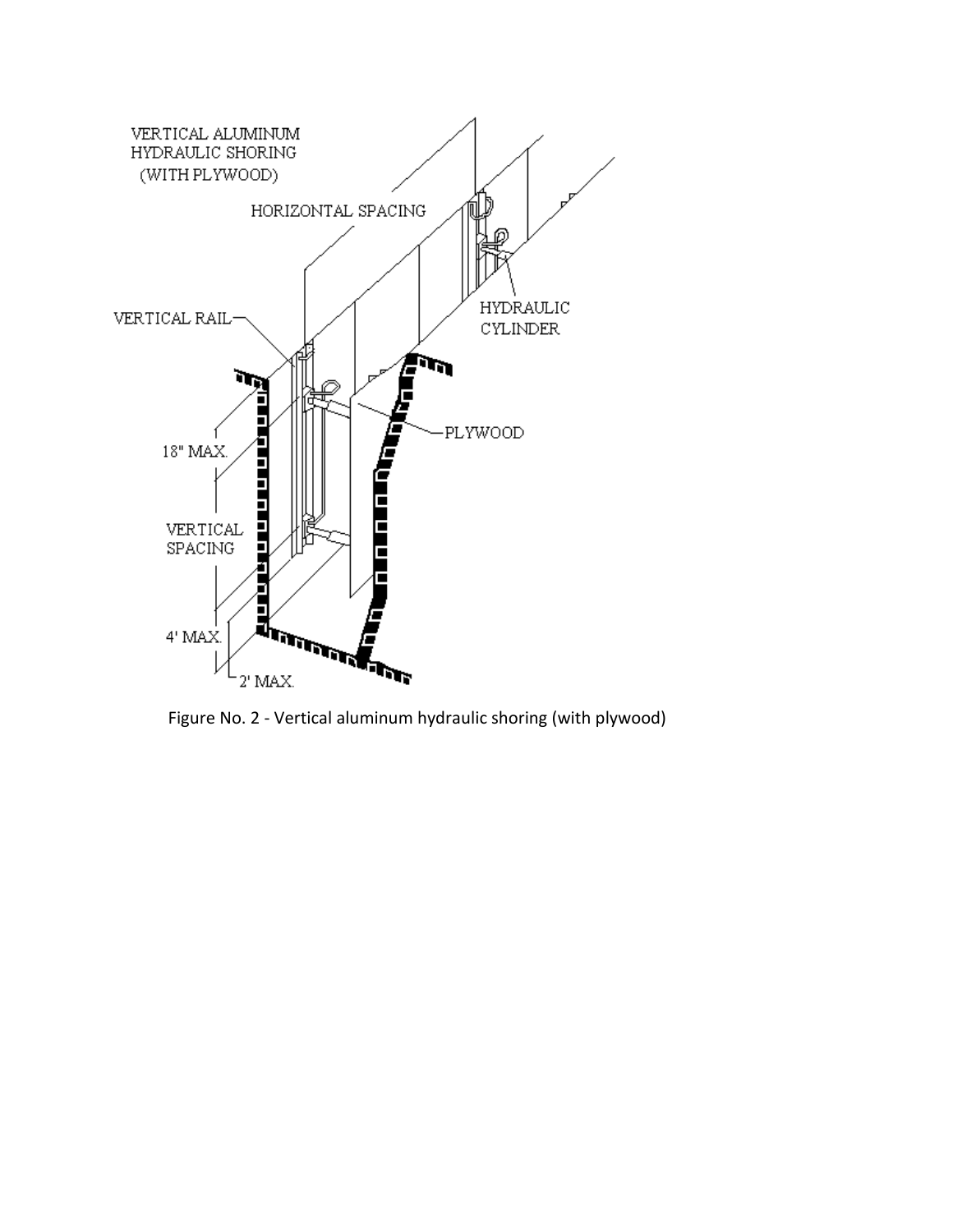

Figure No. 3 - Vertical aluminum hydraulic shoring (stacked)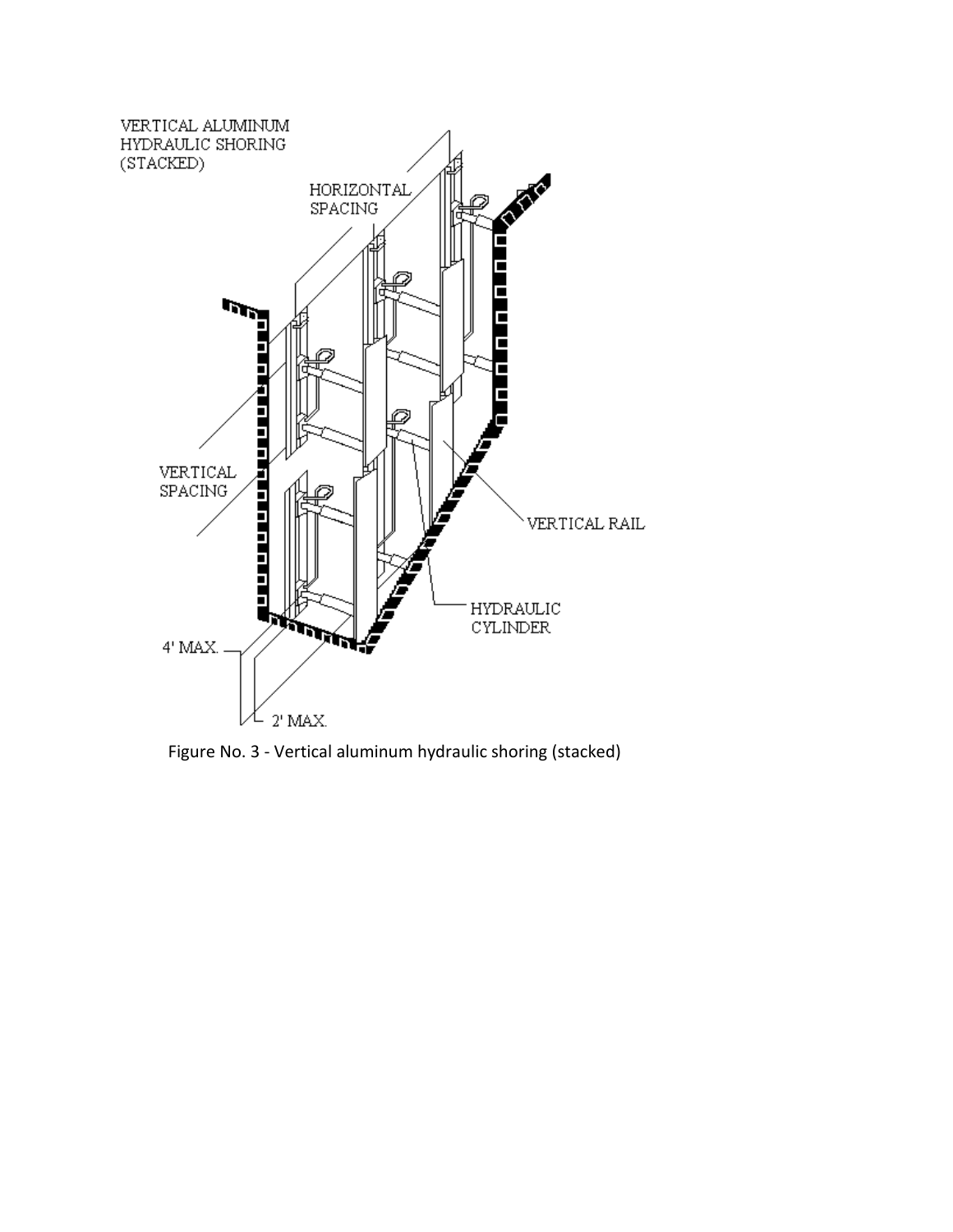

Figure No. 4 - Aluminum hydraulic shoring - Waler System (typical)

|              | <b>TABLE D - 1.1</b><br>ALUMINUM HYDRAULIC SHORING<br><b>VERTICAL SHORES</b><br><b>FOR SOIL TYPE A</b>                                                                                                |                |  |                               |  |  |  |  |
|--------------|-------------------------------------------------------------------------------------------------------------------------------------------------------------------------------------------------------|----------------|--|-------------------------------|--|--|--|--|
| <b>DEPTH</b> | <b>HYDRAULIC CYLINDERS</b>                                                                                                                                                                            |                |  |                               |  |  |  |  |
| <b>OF</b>    | <b>MAXIMUM</b>                                                                                                                                                                                        | <b>MAXIMUM</b> |  | <b>WIDTH OF TRENCH (FEET)</b> |  |  |  |  |
| (FEET)       | <b>HORIZONTAL</b><br><b>VERTICAL</b><br><b>TRENCH</b><br>OVER <sub>8</sub><br><b>OVER 12</b><br><b>SPACING</b><br><b>SPACING</b><br>UP TO 8<br><b>UP TO 12</b><br><b>UP TO 15</b><br>(FEET)<br>(FEET) |                |  |                               |  |  |  |  |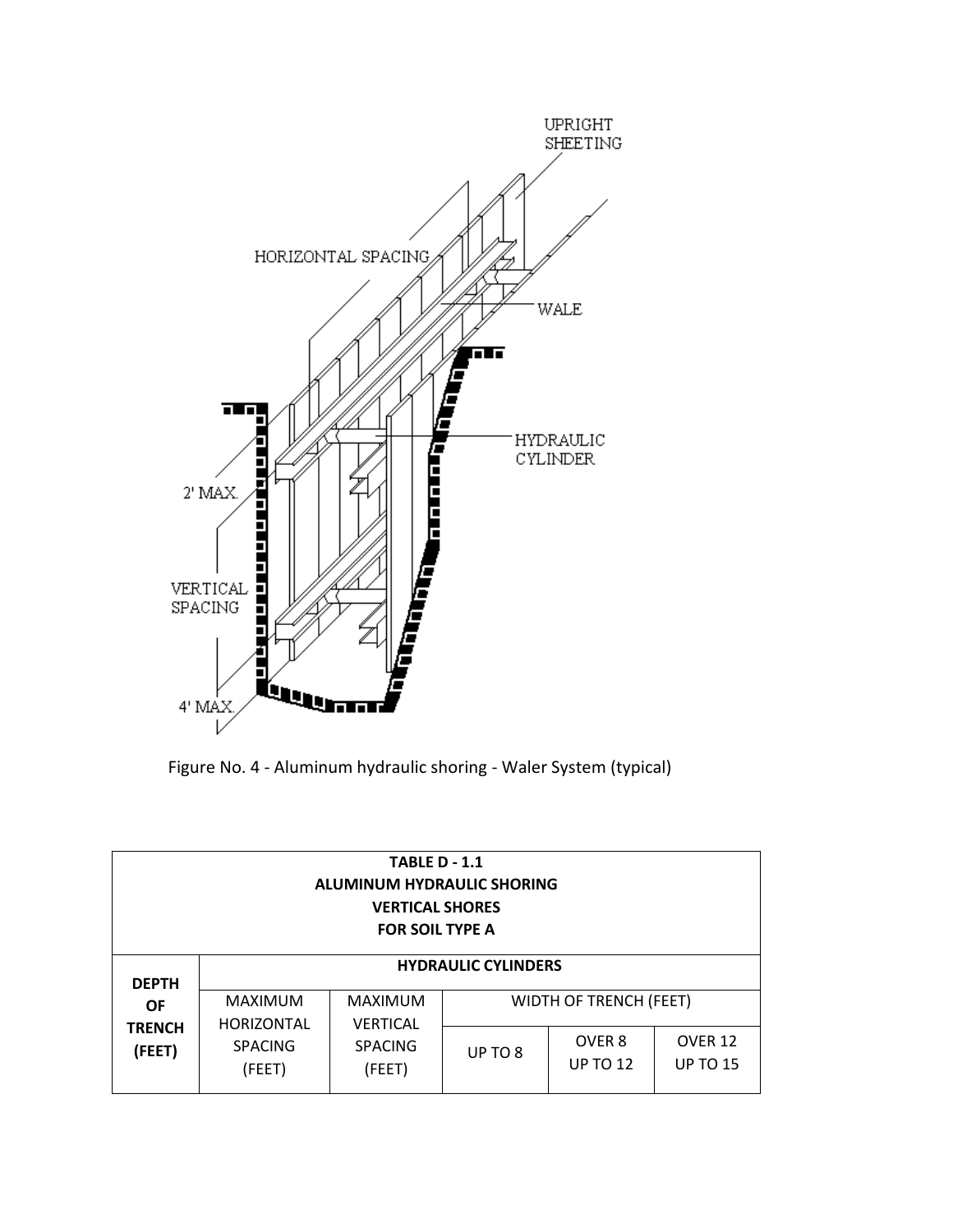| <b>OVER</b><br>5<br><b>UPTO</b><br>10  | 8              |   |                           |                                      |                           |
|----------------------------------------|----------------|---|---------------------------|--------------------------------------|---------------------------|
| <b>OVER</b><br>10<br><b>UPTO</b><br>15 | 8              | 4 | 2 INCH<br><b>DIAMETER</b> | 2 INCH<br><b>DIAMETER</b><br>NOTE(2) | 3 INCH<br><b>DIAMETER</b> |
| <b>OVER</b><br>15<br><b>UPTO</b><br>20 | $\overline{7}$ |   |                           |                                      |                           |
| OVER 20                                |                |   | NOTE(1)                   |                                      |                           |

 **Footnotes** to tables, and general notes on hydraulic shoring, are found in Appendix D, Item (g) Note(1): See Appendix D, Item (g)(1) Note(2): See Appendix D, Item (g)(2)

| <b>TABLE D - 1.2</b><br><b>ALUMINUM HYDRAULIC SHORING</b><br><b>VERTICAL SHORES</b><br><b>FOR SOIL TYPE B</b> |                                                                                                 |                                             |                           |                            |                                   |  |  |  |  |
|---------------------------------------------------------------------------------------------------------------|-------------------------------------------------------------------------------------------------|---------------------------------------------|---------------------------|----------------------------|-----------------------------------|--|--|--|--|
| <b>DEPTH</b><br><b>OF</b>                                                                                     | <b>HYDRAULIC CYLINDERS</b><br><b>MAXIMUM</b><br><b>MAXIMUM</b><br><b>WIDTH OF TRENCH (FEET)</b> |                                             |                           |                            |                                   |  |  |  |  |
| <b>TRENCH</b><br>(FEET)                                                                                       | <b>HORIZONTAL</b><br><b>SPACING</b><br>(FEET)                                                   | <b>VERTICAL</b><br><b>SPACING</b><br>(FEET) | UP TO 8                   | OVER 8<br><b>UP TO 12</b>  | <b>OVER 12</b><br><b>UP TO 15</b> |  |  |  |  |
| <b>OVER</b><br>5<br><b>UPTO</b><br>10                                                                         | 8                                                                                               |                                             |                           | 2 INCH                     |                                   |  |  |  |  |
| <b>OVER</b><br>10<br><b>UPTO</b><br>15                                                                        | 6.5                                                                                             | 4                                           | 2 INCH<br><b>DIAMETER</b> | <b>DIAMETER</b><br>NOTE(2) | 3 INCH<br><b>DIAMETER</b>         |  |  |  |  |
| <b>OVER</b><br>15                                                                                             | 5.5                                                                                             |                                             |                           |                            |                                   |  |  |  |  |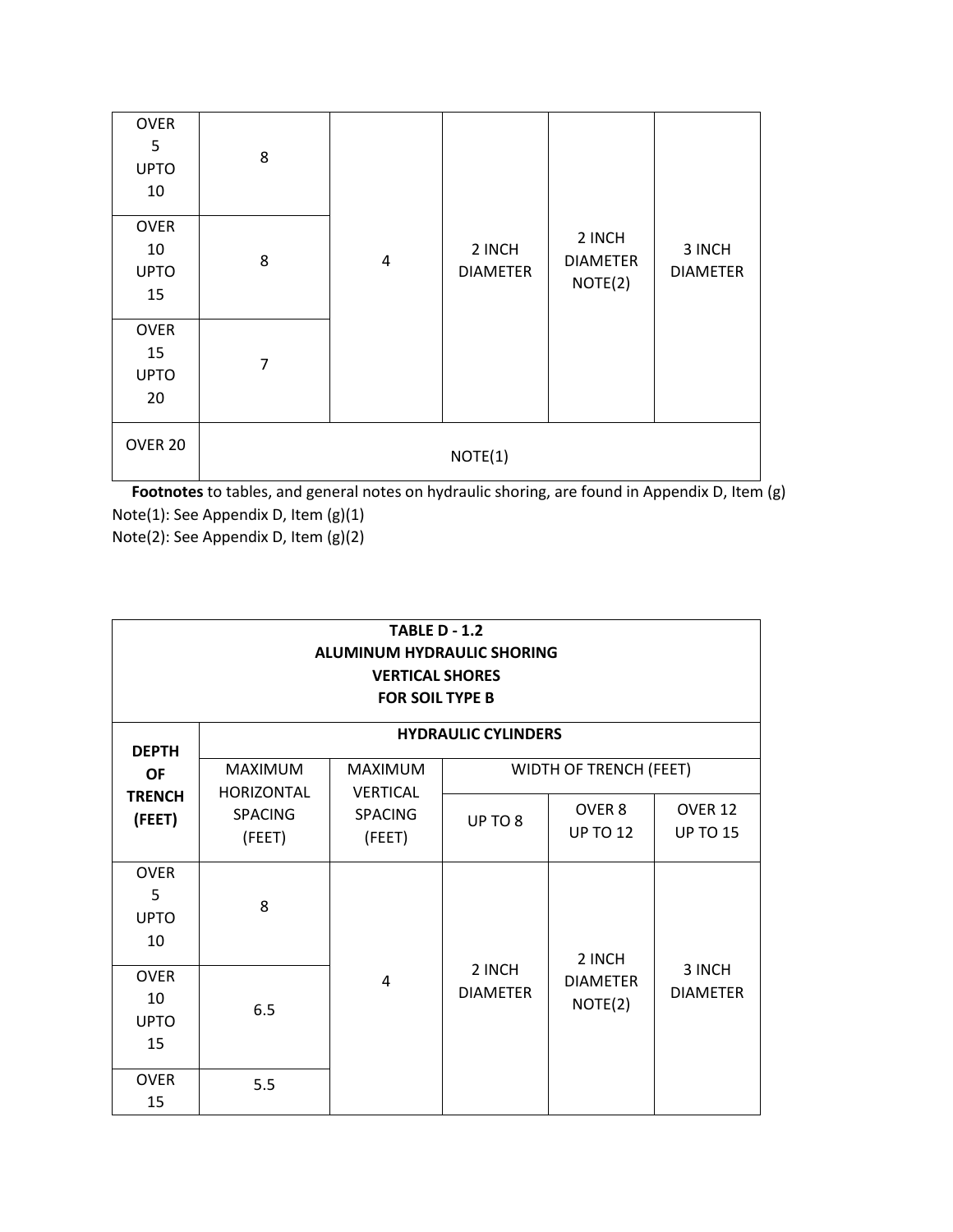| <b>UPTO</b><br>20 |  |         |  |
|-------------------|--|---------|--|
| OVER 20           |  | NOTE(1) |  |

 Footnotes to tables, and general notes on hydraulic shoring, are found in Appendix D, Item (g) Note(1): See Appendix D, Item (g)(1)

Note(2): See Appendix D, Item (g)(2)

| <b>TABLE D - 1.3</b>                           |                 |                        |              |                            |              |                                   |  |  |  |  |
|------------------------------------------------|-----------------|------------------------|--------------|----------------------------|--------------|-----------------------------------|--|--|--|--|
| <b>ALUMINUM HYDRAULIC SHORING</b>              |                 |                        |              |                            |              |                                   |  |  |  |  |
| <b>WALER SYSTEMS</b><br><b>FOR SOIL TYPE B</b> |                 |                        |              |                            |              |                                   |  |  |  |  |
|                                                |                 |                        |              |                            |              |                                   |  |  |  |  |
|                                                |                 | <b>WALES</b>           |              | <b>HYDRAULIC CYLINDERS</b> |              |                                   |  |  |  |  |
| <b>DEPTH OF TRENCH</b>                         | <b>VERTICAL</b> | $\ast$                 |              | WIDTH OF TRENCH (FEET)     |              |                                   |  |  |  |  |
| (FEET)                                         | SPACING         | <b>SECTION MODULUS</b> |              | UP TO 8                    |              | OVER 8 UP TO 12                   |  |  |  |  |
|                                                | (FEET)          | (IN(3))                | <b>HORIZ</b> | <b>CYLINDER</b>            | <b>HORIZ</b> | <b>CYLINDER</b>                   |  |  |  |  |
|                                                |                 |                        |              |                            |              | SPACING DIAMETER SPACING DIAMETER |  |  |  |  |
| <b>OVER</b>                                    |                 | 3.5                    | 8.0          | 2 IN                       | 8.0          | 2 IN<br>NOTE <sub>(2)</sub>       |  |  |  |  |
| 5<br>UP TO                                     | $\overline{4}$  | 7.0                    | 9.0          | $2$ IN                     | 9.0          | 2 IN<br>NOTE <sub>(2)</sub>       |  |  |  |  |
| 10                                             |                 | 14.0                   | 12.0         | 3 IN                       | 12.0         | 3 IN                              |  |  |  |  |
| <b>OVER</b>                                    |                 | 3.5                    | 6.0          | $2$ IN                     | 6.0          | 2 IN<br>NOTE <sub>(2)</sub>       |  |  |  |  |
| 10                                             | 4               | 7.0                    | 8.0          | 3 IN                       | 8.0          | 3 IN                              |  |  |  |  |
| UP TO                                          |                 | 14.0                   | 10.0         | 3 IN                       | 10.0         | 3 IN                              |  |  |  |  |
| 15                                             |                 |                        |              |                            |              |                                   |  |  |  |  |
| <b>OVER</b>                                    |                 | 3.5                    | 5.5          | $2$ IN                     | 5.5          | 2 IN<br>NOTE <sub>(2)</sub>       |  |  |  |  |
| 15                                             | 4               | 7.0                    | 6.0          | 3 IN                       | 6.0          | 3 IN                              |  |  |  |  |
| UP TO                                          |                 | 14.0                   | 9.0          | 3 IN                       | 9.0          | 3 IN                              |  |  |  |  |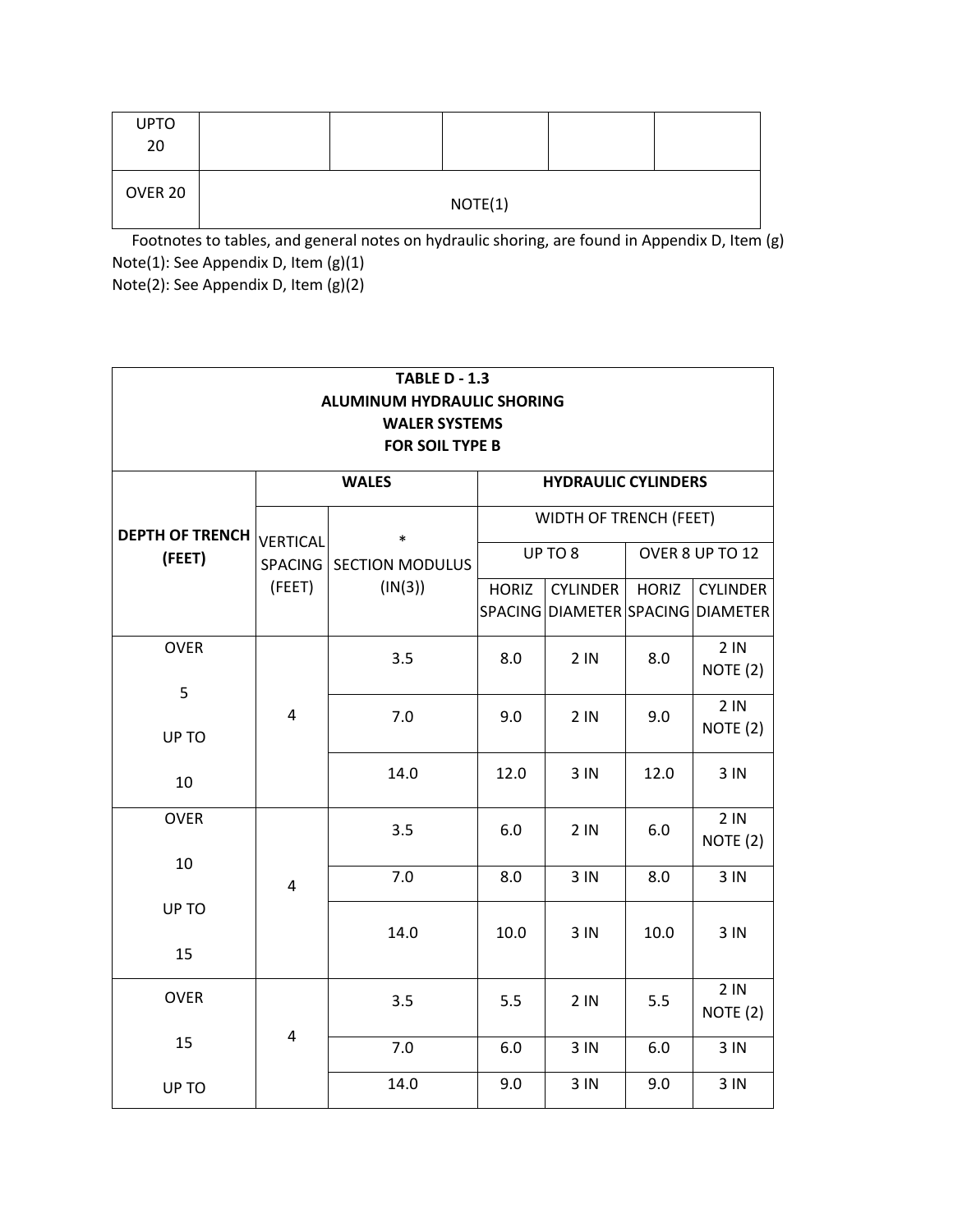| 20          |            |  |  |  |  |  |
|-------------|------------|--|--|--|--|--|
| <b>OVER</b> |            |  |  |  |  |  |
| 20          | NOTE $(1)$ |  |  |  |  |  |

| <b>TABLE D - 1.3</b><br>ALUMINUM HYDRAULIC SHORING<br><b>WALER SYSTEMS</b><br><b>FOR SOIL TYPE B</b><br>[Continued] |                         |                                   |                                |                                    |                        |             |     |  |
|---------------------------------------------------------------------------------------------------------------------|-------------------------|-----------------------------------|--------------------------------|------------------------------------|------------------------|-------------|-----|--|
|                                                                                                                     |                         | <b>WALES</b>                      |                                | <b>HYDRAULIC CYLINDERS</b>         | <b>TIMBER UPRIGHTS</b> |             |     |  |
| <b>DEPTH</b><br><b>OF</b>                                                                                           | <b>VERTICAL SPACING</b> | $\ast$                            |                                | <b>WIDTH OF TRENCH</b><br>(FEET)   | MAX. HORIZ SPACING     | (ON CENTER) |     |  |
| <b>TRENCH</b><br>(FEET)                                                                                             | (FEET)                  | <b>SECTION MODULUS</b><br>(IN(3)) |                                | <b>OVER 12 UP TO 15</b>            | SOLID                  |             |     |  |
|                                                                                                                     |                         |                                   | <b>HORIZ</b><br><b>SPACING</b> | <b>CYLINDER</b><br><b>DIAMETER</b> | <b>SHEET</b>           | 2FT         | 3FT |  |
| <b>OVER</b>                                                                                                         |                         | 3.5                               | 8.0                            | 3 IN                               |                        |             |     |  |
| 5                                                                                                                   |                         | 7.0                               | 9.0                            | 3 IN                               | 3x12                   |             |     |  |
| UP TO                                                                                                               | 4                       | 14.0                              | 12.0                           | 3 IN                               |                        |             |     |  |
| 10                                                                                                                  |                         |                                   |                                |                                    |                        |             |     |  |
| <b>OVER</b>                                                                                                         |                         | 3.5                               | 6.0                            | 3 IN                               |                        |             |     |  |
| 10                                                                                                                  |                         | $7.0\,$                           | 8.0                            | 3 IN                               |                        |             |     |  |
| UP TO                                                                                                               | $\overline{4}$          | 14.0                              | 10.0                           | 3 IN                               | 3x12                   |             |     |  |
| 15                                                                                                                  |                         |                                   |                                |                                    |                        |             |     |  |
| <b>OVER</b>                                                                                                         | $\overline{\mathbf{4}}$ | 3.5                               | 5.5                            | 3 IN                               |                        | 3x12        |     |  |
| 15                                                                                                                  |                         | 7.0                               | 6.0                            | 3 IN                               |                        |             |     |  |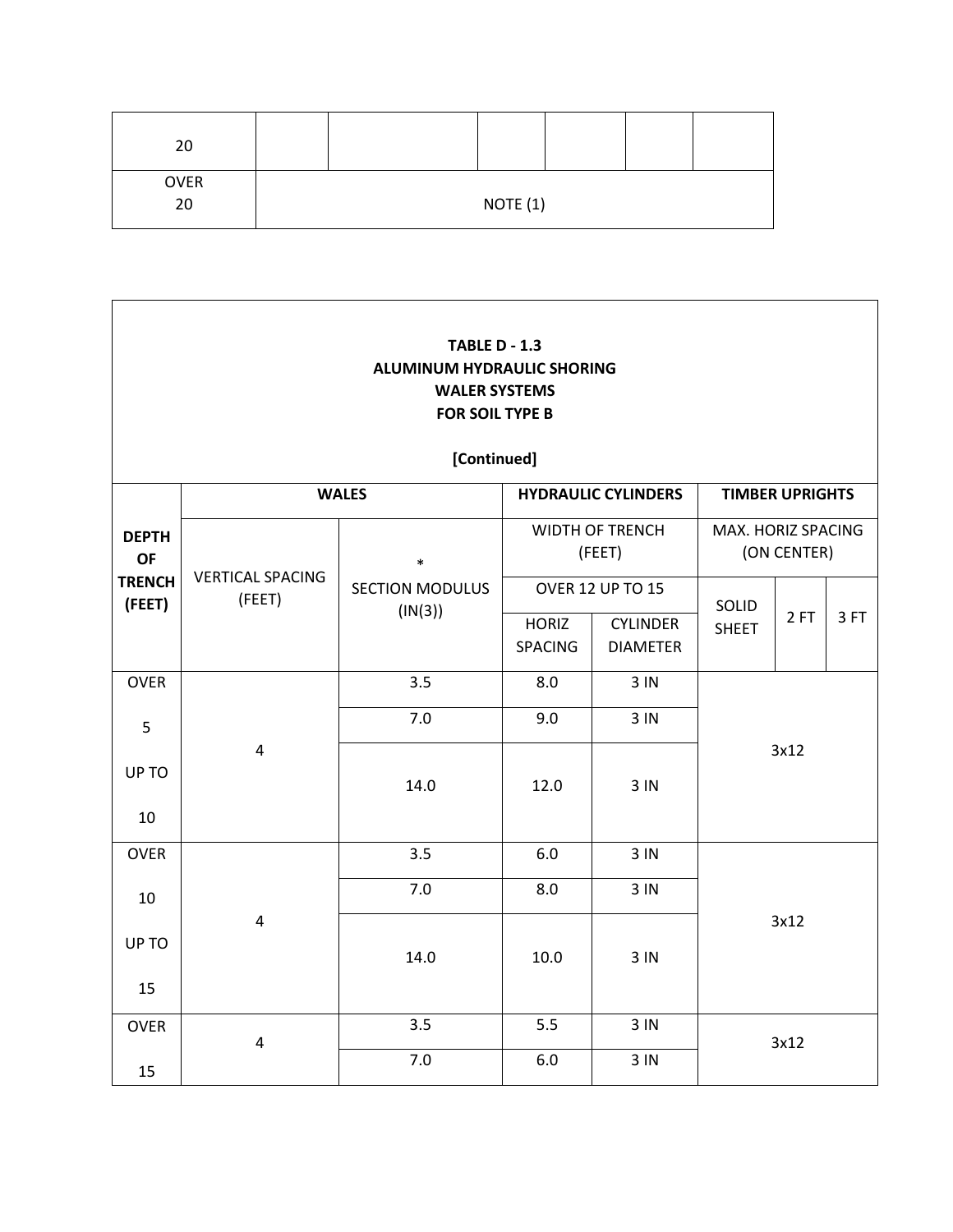| UP TO       | 14.0     | 9.0 | 3 IN |  |  |  |
|-------------|----------|-----|------|--|--|--|
| 20          |          |     |      |  |  |  |
| <b>OVER</b> |          |     |      |  |  |  |
| 20          | NOTE (1) |     |      |  |  |  |

Footnotes to tables, and general notes on hydraulic shoring, are found in Appendix D, Item (g)

Note(1): See Appendix D, Item (g)(1)

Note(2): See Appendix D, Item (g)(2)

\* Consult product manufacturer and/or qualified engineer for Section Modulus of available wales.

| <b>TABLE D - 1.4</b><br><b>ALUMINUM HYDRAULIC SHORING</b><br><b>WALER SYSTEMS</b><br><b>FOR SOIL TYPE C</b> |                                   |                           |                                |                                    |                                |                                    |  |
|-------------------------------------------------------------------------------------------------------------|-----------------------------------|---------------------------|--------------------------------|------------------------------------|--------------------------------|------------------------------------|--|
|                                                                                                             |                                   | <b>WALES</b>              |                                |                                    | <b>HYDRAULIC CYLINDERS</b>     |                                    |  |
| <b>DEPTH</b><br><b>OF</b>                                                                                   |                                   | $\ast$                    |                                | <b>WIDTH OF TRENCH (FEET)</b>      |                                |                                    |  |
| <b>TRENCH</b>                                                                                               | <b>VERTICAL</b><br><b>SPACING</b> | <b>SECTION</b>            |                                | UP TO 8                            |                                | OVER 8 UP TO 12                    |  |
| (FEET)                                                                                                      | (FEET)                            | <b>MODULUS</b><br>(IN(3)) | <b>HORIZ</b><br><b>SPACING</b> | <b>CYLINDER</b><br><b>DIAMETER</b> | <b>HORIZ</b><br><b>SPACING</b> | <b>CYLINDER</b><br><b>DIAMETER</b> |  |
| <b>OVER</b><br>5                                                                                            |                                   | 3.5                       | 6.0                            | 2 IN                               | 6.0                            | 2 IN<br>NOTE <sub>(2)</sub>        |  |
| UP TO                                                                                                       | $\overline{4}$                    | 7.0                       | 6.5                            | 2 IN                               | 6.5                            | 2 IN<br>NOTE <sub>(2)</sub>        |  |
| 10                                                                                                          |                                   | 14.0                      | 10.0                           | 3 IN                               | 10.0                           | 3 IN                               |  |
| <b>OVER</b><br>10                                                                                           |                                   | 3.5                       | 4.0                            | 2 IN                               | 4.0                            | 2 IN<br>NOTE <sub>(2)</sub>        |  |
|                                                                                                             | 4                                 | 7.0                       | 5.5                            | 3 IN                               | 5.5                            | 3 IN                               |  |
| UP TO<br>15                                                                                                 |                                   | 14.0                      | 8.0                            | 3 IN                               | 8.0                            | 3 IN                               |  |
| <b>OVER</b>                                                                                                 | $\overline{4}$                    | 3.5                       | 3.5                            | 2IN                                | 3.5                            | 2 IN<br>NOTE <sub>(2)</sub>        |  |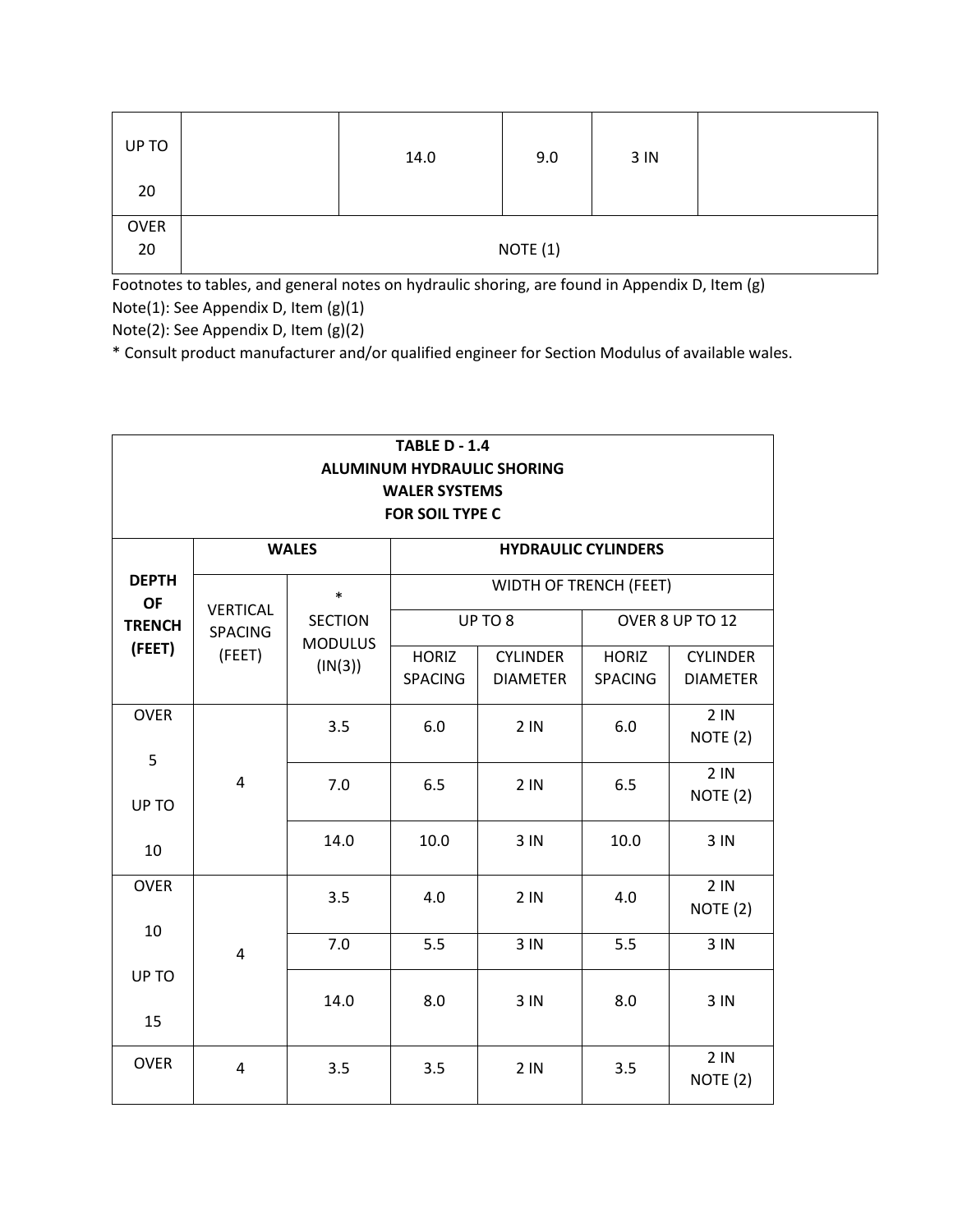| 15          | 7.0  | 5.0 | 3 IN     | 5.0 | 3 IN |
|-------------|------|-----|----------|-----|------|
| UP TO       | 14.0 | 6.0 | 3 IN     | 6.0 | 3 IN |
| 20          |      |     |          |     |      |
| <b>OVER</b> |      |     |          |     |      |
| 20          |      |     | NOTE (1) |     |      |

|                           | <b>TABLE D - 1.4</b><br><b>ALUMINUM HYDRAULIC SHORING</b><br><b>WALER SYSTEMS</b><br><b>FOR SOIL TYPE C</b> |                                  |                                |                                    |              |                                   |     |  |  |  |
|---------------------------|-------------------------------------------------------------------------------------------------------------|----------------------------------|--------------------------------|------------------------------------|--------------|-----------------------------------|-----|--|--|--|
|                           |                                                                                                             |                                  | [Continued]                    |                                    |              |                                   |     |  |  |  |
|                           |                                                                                                             | <b>WALES</b>                     |                                | <b>HYDRAULIC CYLINDERS</b>         |              | <b>TIMBER UPRIGHTS</b>            |     |  |  |  |
| <b>DEPTH</b><br><b>OF</b> | <b>VERTICAL</b>                                                                                             | $\ast$                           |                                | <b>WIDTH OF TRENCH</b><br>(FEET)   |              | MAX. HORIZ SPACING<br>(ON CENTER) |     |  |  |  |
| <b>TRENCH</b><br>(FEET)   | <b>SPACING</b><br>(FEET)                                                                                    | <b>SECTION</b><br><b>MODULUS</b> |                                | <b>OVER 12 UP TO 15</b>            | SOLID        |                                   |     |  |  |  |
|                           |                                                                                                             | (IN(3))                          | <b>HORIZ</b><br><b>SPACING</b> | <b>CYLINDER</b><br><b>DIAMETER</b> | <b>SHEET</b> | 2FT                               | 3FT |  |  |  |
| <b>OVER</b>               |                                                                                                             | 3.5                              | 6.0                            | 3 IN                               |              |                                   |     |  |  |  |
| 5                         |                                                                                                             | 7.0                              | 6.5                            | 3 IN                               |              |                                   |     |  |  |  |
| UP TO                     | $\overline{4}$                                                                                              | 14.0                             | 10.0                           | 3 IN                               | 3x12         |                                   |     |  |  |  |
| 10                        |                                                                                                             |                                  |                                |                                    |              |                                   |     |  |  |  |
| <b>OVER</b>               |                                                                                                             | 3.5                              | 4.0                            | 3 IN                               |              |                                   |     |  |  |  |
| 10                        |                                                                                                             | 7.0                              | 5.5                            | 3 IN                               |              |                                   |     |  |  |  |
| UP TO<br>15               | $\overline{4}$                                                                                              | 14.0                             | 8.0                            | 3 IN                               | 3x12         |                                   |     |  |  |  |
|                           | 4                                                                                                           | 3.5                              | 3.5                            | 3 IN                               |              | 3x12                              |     |  |  |  |
|                           |                                                                                                             |                                  |                                |                                    |              |                                   |     |  |  |  |